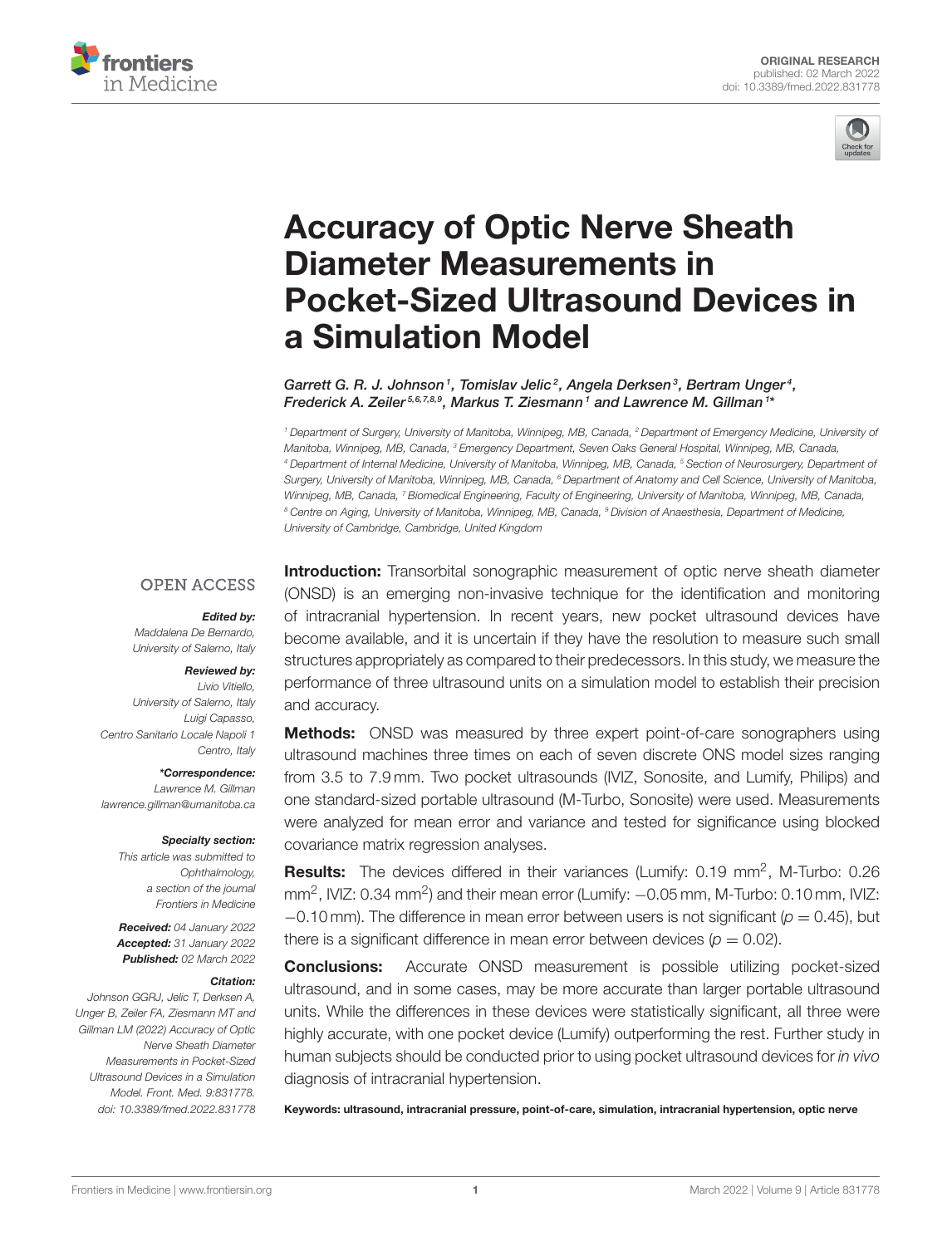# INTRODUCTION

Intracranial hypertension (IH) is a lethal and relatively common phenomenon in critically ill traumatic brain-injured patients. While these patients' prognosis is guarded, they fair much worse if this condition is not diagnosed accurately and treated promptly [\(1–](#page-6-0)[3\)](#page-6-1). Current modalities used to diagnose IH include clinical examination, imaging, and invasive intracranial monitors [\(4\)](#page-6-2). While CT scan and MRI aid in the diagnosis of IH, they are time-consuming and are difficult to administer repeatedly to provide continuous intracranial pressure (ICP) monitoring often required by these patients [\(5,](#page-6-3) [6\)](#page-6-4). Physical examination findings alone are not sufficiently sensitive or specific and may be difficult to appreciate in patients with multiple injuries [\(7,](#page-6-5) [8\)](#page-6-6). ICP monitoring devices are considered gold standard for the diagnosis and monitoring of IH. Their limitations are that they are invasive, require neurosurgical expertise both to administer and monitor, and are associated with risks including bleeding and infection [\(9\)](#page-6-7).

Transorbital ultrasound assessment of optic nerve sheath diameter (ONSD) as a non-invasive means to diagnose and monitor patients suspected of IH has been investigated with promising results [\(10–](#page-6-8)[14\)](#page-6-9). However, point-of-care ultrasound (POCUS) measurements, in general, are operator-dependent [\(15](#page-6-10)[–20\)](#page-7-0), and some authors question their diagnostic utility [\(21\)](#page-7-1). A recent metaanalysis has demonstrated high diagnostic accuracy of ONSD across 50 studies [\(22\)](#page-7-2). The use of POCUS in emergency departments, medical wards, and intensive care units as an adjunct to the physical exam is widespread. This is likely due to improvements in ultrasound technology leading to smaller ultraportable devices, less expensive technology, and the dissemination of ultrasound expertise as the technique becomes more established. However, most literature validating ONSD measurements of ICP has used larger portable ultrasound machines [\(15\)](#page-6-10). It is unclear how this modality can translate to newer handheld machines, which may have a limited range of probe frequencies, lower penetration, touch screens, smaller screen sizes, and varying screen resolutions. ONSD measurement by ultrasound requires accurate measurement of a subcentimeter structure to the nearest 0.1 mm [\(19\)](#page-6-11), and it is unclear if operators using these newer ultrasound devices can perform this task effectively. In the past, we have shown, using a simulation model, that one pocket-sized ultrasound device (Vscan, GE Healthcare) performed equal to a standard-sized validated ultrasound (M-turbo, Sonosite) with respect to intra and interobserver variability, and there was a high level of agreement between measurements obtained using the two machines [\(15\)](#page-6-10). However, each new pocket ultrasound device is unique, with differing manufacturer settings, screen sizes, and probe frequencies, and therefore should be tested as they become available prior to using it for this critical diagnostic purpose. The present study aimed to compare two newer hand-held ultrasound units (Sonosite IVIZ and Philips Lumify) to a previously validated portable unit (Sonosite M-Turbo) utilizing a simulation model of the ONS and to determine their relative measurement errors and variance.



<span id="page-1-0"></span>FIGURE 1 | (A) Simulation model made with a short segment of intravenous or nasogastric tube suspended in gelatin, under a gelatin eyeball. (B) Image of simulation model obtained from Onsite M-turbo (standard sized portable ultrasound) zoomed in with superimposed arrows to highlight measurement technique. (C) Image of simulation model from Sonosite IVIZ (pocket ultrasound) device. (D) Image of simulation model from Philips Lumify (pocket ultrasound) device. All measurements performed at 3 mm behind the simulated orbit. Calipers used to measure distance behind the globe not shown in (C,D).

# MATERIALS AND METHODS

## Ethics

The study protocol was submitted to the University of Manitoba Health Research Ethics Board and determined not to require ethics review.

# Study Design

Measurements were made using a simulation model of the ONS as published previously [\(23\)](#page-7-3) (**[Figure 1](#page-1-0)**). In brief, medical tubing of various diameters was cut to 1 cm in length, encased in an opaque gelatin-psyllium powder matrix, and placed in Styrofoam<sup>TM</sup> coffee cups. The common B-scan ultrasound technique for measuring ONSD in the literature was used [\(11,](#page-6-12) [12,](#page-6-13) [18,](#page-6-14) [24,](#page-7-4) [25\)](#page-7-5). This is performed by placement of the probe over the simulated orbit to identify an axial image of the ONS behind the globe. The digital calipers are used to identify a position 3 mm behind the optic disk, at which point the ONSD is measured. Three ultrasound units were compared: Philips LumifyTM with linear 12–4 MHz probe using the vascular preset and a depth of 2–4 cm, (Koninklijke Philips N.V., Amsterdam, Netherlands) connected to a Samsung Galaxy Tab S2TM (Samsung Group, Seoul, South Korea); Sonosite IVIZ<sup>TM</sup> with linear 10-5 MHz probe using the vascular preset and a depth of 2–4 cm(SonoSite Inc, Bothell, WA, USA); and Sonosite M-Turbo<sup>TM</sup> with 13-6 MHz linear array using the ophthalmic preset and a depth of 2–4 cm(SonoSite Inc, Bothell, WA, USA). The ophthalmic presets did not exist for the two pocket devices. The vascular presets were selected for these models because they most closely approximated the image quality of the ophthalmic preset. For all three devices, the user cannot directly control the ultrasound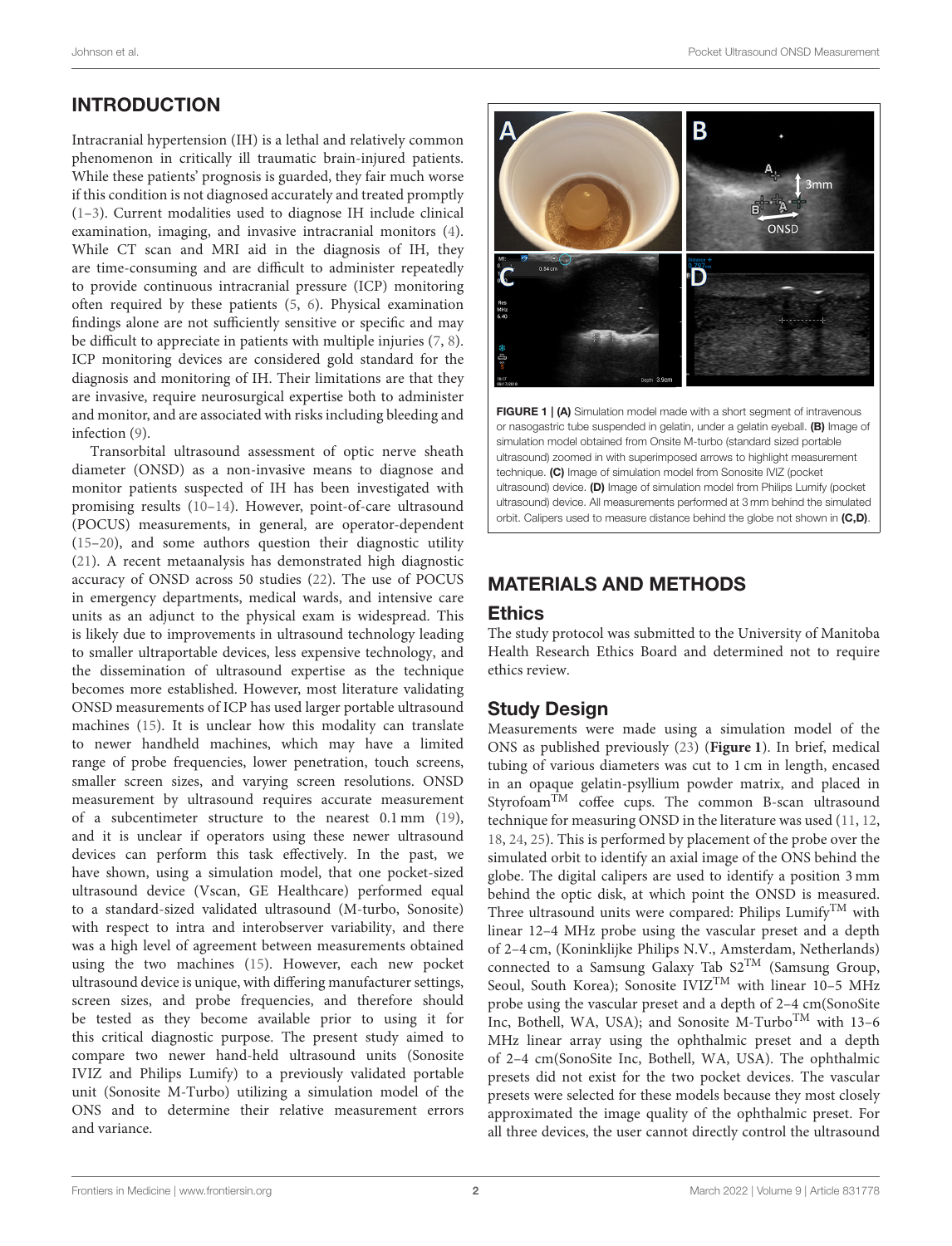output power. Rather the system does this automatically to limit mechanical index (MI) and thermal index (TI) below the maximum thresholds for the selected presets. Power outputs were monitored intermittently for all three ultrasound devices to assess whether they could stay below FDA safety thresholds for ophthalmic use. Gain settings were adjusted by the operators in real time to attain the clearest images. Sonographers obtained their own images and measured each model in random order with each machine three times. Randomization was performed by assigning each model in a computer-generated random sequence, about which participants were unaware. All models appeared identical (**[Figure 1A](#page-1-0)**), identifiable only by a letter written on the bottom of the coffee cup. Operators were blinded to the model's identity, the actual diameters of the tubing, and to each other's measurements. Trials were blocked by machine so that each operator made all measurements with one machine before moving on to the next. The order of the machine each operator used in sequence was also random and was predetermined by computer-generated random sequence.

## **Participants**

Measurements were conducted by three POCUS experts (LG, TJ, and AD) in a single 3 h session. Experts were physicians with additional POCUS training including ONSD measurement training (fellowship or ultrasound courses), and who use POCUS in their usual clinical practice. However, none of these experts perform ONSD measurements in their typical clinical practice as this technique is largely considered to be investigational in our center.

# Sample Size

We defined a difference in the measurement error of 0.5 mm or less between devices as equivalent. Using the B-scan technique, many authors have examined the range in "normal" ONSD values in healthy subjects. The standard deviation of the mean normal ONSD size varies by  $\geq$ 0.5 mm in most of these studies [\(20,](#page-7-0) [26–](#page-7-6)[28\)](#page-7-7). Therefore, as a SD  $\pm$  0.5 mm is inherent to the technique, due to variations in normal anatomy, this threshold was chosen as the cutoff for acceptable variation between devices. We felt that a smaller difference between devices was unlikely to be clinically significant. The expected standard deviation was set at 0.51 mm, based on a prior study using the same simulation models and experts [\(23\)](#page-7-3). Significance was set at 0.05, and power at 90%, to calculate a required sample size of at least 23 measurements per ultrasound device [\(29\)](#page-7-8). Seven models were made using various tube diameters to simulate the range of ONSD sizes found in vivo [\(13,](#page-6-15) [19\)](#page-6-11). The diameters were 3.5 mm (polyvinyl intravenous line tubing), 4 mm (nasogastric tube), 4.2 mm (spring wire guide sheath), 4.6 mm (nasogastric tube), 5.5 mm (nasogastric tube), 6 mm (tracheostomy canula), and 7.9 mm (nasogastric tube). Sizes of tubes were confirmed using digital calipers (Neiko 01407A, Neiko®, Taiwan, ROC) calibrated to the nearest 0.1 mm. Tube diameters were verified immediately prior to data collection, and again at the end of the study (and remained identical). The diameters were chosen so they clustered around 4–6 mm as this is where an ultrasonographer would have to discriminate between normal and abnormal

ONSD [\(18\)](#page-6-14). There were seven models, three sonographers, and three ultrasound machines. Each measurement was performed in triplicate. There were a total of 189 measurements performed, with 63 measurements per ultrasound device.

# **Outcomes**

Study primary outcomes were measurement error and variance stratified by the ultrasound machine. Ultrasound user measurement error and error stratified by model were measured to account for heterogeneity between operators or models.

# Data Analysis

All statistical analyses were performed using SAS version 9.3 (SAS Institute, Cary NC, USA). Figures were generated using SPSS Statistics version 27 (IBM, Armonk, NY, USA). Ultrasound measurements were compared to tube diameter as measured separately with digital calipers. Previous determinations of ONSD measurement accuracy have relied upon Bland–Altman agreement analysis to estimate a true ONS size based upon mean measurements [\(15\)](#page-6-10). By using a simulation model with a physical tube of known diameter, the "true" ONSD can be measured precisely, and thus measurement error can be calculated. Devices were compared for mean squared error, variance, and error (bias). Blocked covariance matrix regression analyses using a series of F-tests based upon maximum likelihood were performed to analyze the effects of device, user, and model size on measurement accuracy.

# RESULTS

# Device Accuracy

The mean squared error for the Philips Lumify, Sonosite M-Turbo, and Sonosite IVIZ were 0.19, 0.27, and 0.35 mm<sup>2</sup> respectively. The variances were 0.19, 0.26, and 0.34mm<sup>2</sup> for the Philips, the M-turbo, and the IVIZ respectively. Measurement error stratified by ultrasound machine is shown in **[Figure 1](#page-1-0)** and was statistically significant at  $p = 0.02$ .

# Interobserver and Between Model **Variability**

Upon regression analysis, the differences in measurement error between users were not significant ( $p = 0.45$ ). Measurement error stratified by the user, and by ONSD size are shown in **[Figures 3](#page-3-0)**, **[4](#page-4-0)** respectively.

# Safety Data

The Philips device had an MI range from 0.4 to 0.9 and a TI from 0.0 to 0.1 during the study period. For the IVIZ, the MI ranged from 0.7–0.8 and the TI from 0.02–0.1. For the M-turbo, MI was 0.2 and TI 0–0.1.

# **DISCUSSION**

It was previously unknown if new pocket ultrasound devices can be used to make clinically useful ONSD measurements similar to their larger predecessors. Preliminary Vscan data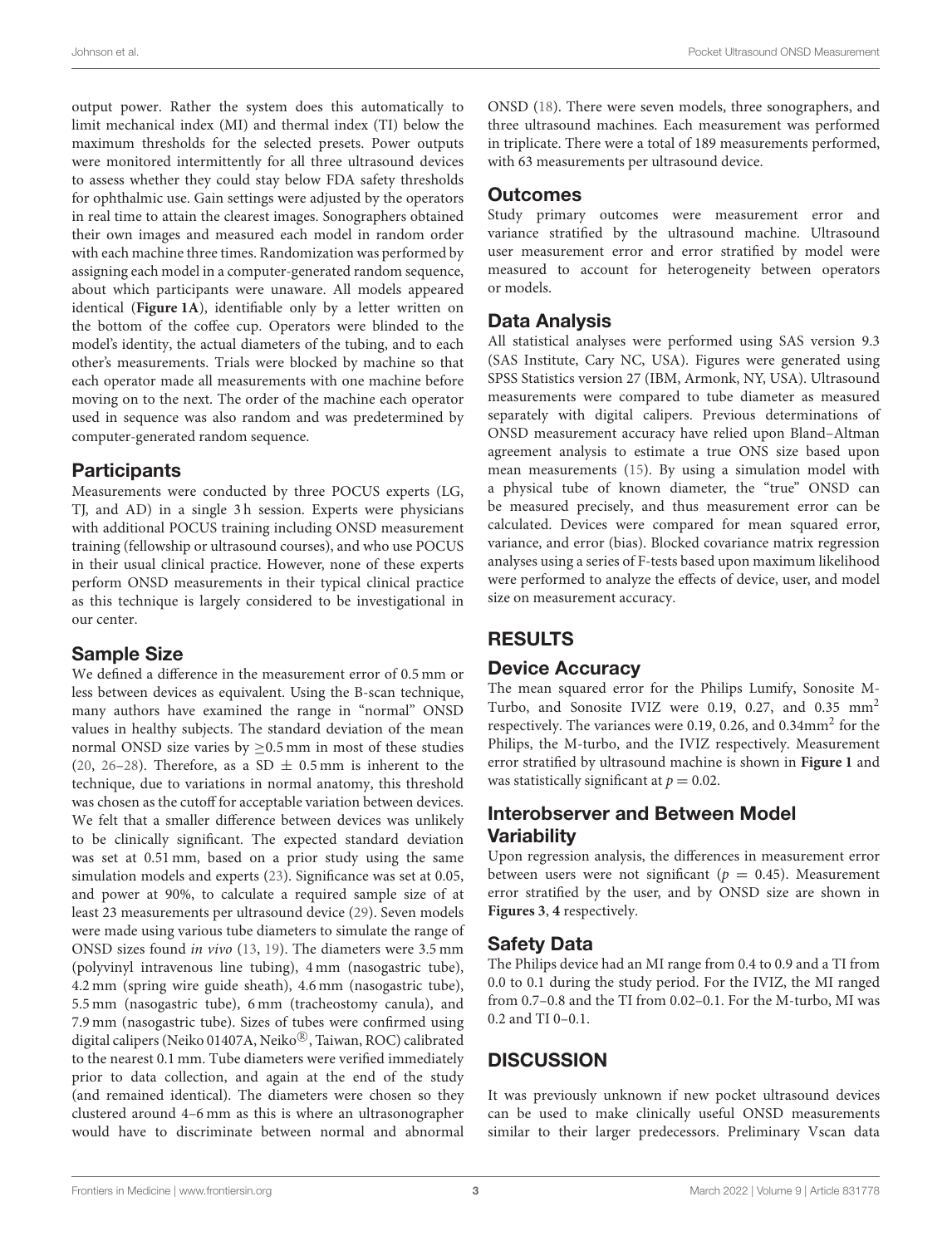

<span id="page-3-1"></span>

<span id="page-3-0"></span>(GE healthcare) were promising [\(15\)](#page-6-10), but until now other new ultrasound machines have not been tested for this purpose. We aimed to measure the accuracy of ONSD measurements of two newer pocket-sized handheld ultrasound devices (IVIZ and Lumify) and of a conventional sized portable unit (Mturbo). This was achieved by using our ultrasound model, which allowed us to compare actual sheath diameter to the measurements obtained by the ultrasound devices and determine their difference (error) and variance. This study demonstrated that mean squared error is the lowest in the Philips device, followed by the M-turbo, and then the IVIZ, driven largely by the device variance. Interobserver variation was low and not significantly different between operators in this study.

The mean squared error is presented as a composite measure of both the variance and bias (mean error) of the ultrasound devices, as both are important measures of device performance. We found that the Philips Lumify device outperforms the two Sonosite machines, with the IVIZ performing the worst. The devices are similar concerning their mean errors but are quite different in their variances (**[Figure 2](#page-3-1)**). This suggests that different aspects of the ultrasound devices affect the users' precision but do not cause one device to over-or under-estimate the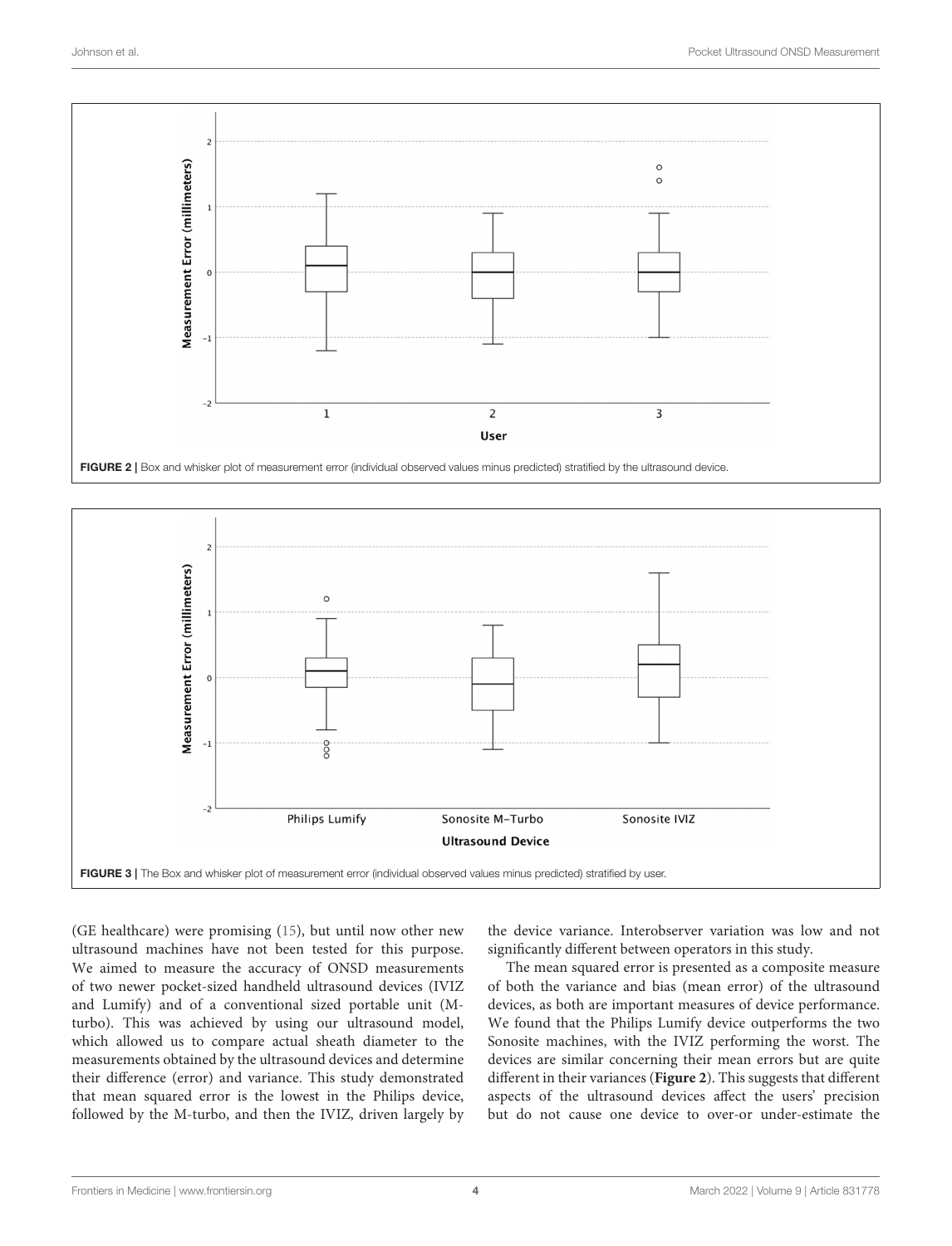

<span id="page-4-0"></span>diameter. The IVIZ, which had the worst precision, only had a standard deviation of its error of 0.076 mm larger than the M-turbo machine. When determining a 3–8 mm structure's size  $(13, 19)$  $(13, 19)$  $(13, 19)$ , a <0.1 mm increase in error would likely not make much of a clinically significant difference. For example, a 0.075 mm measurement error is much lower than previously reported values of interobserver variability of  $\pm$ 0.2 mm [\(30\)](#page-7-9). Furthermore, this small measurement error is insignificant in comparison to the variation in reported ONSD measurement threshold values which vary as much as 1 mm in the literature [\(31\)](#page-7-10). Some authors contend that a trend in increasing repeated ONSD measurements or extreme values is more useful in diagnosis to account for these measurement uncertainties [\(32\)](#page-7-11). Based on the results of our current study, using one ultrasound unit for repeated measurement may be prudent so as to diminish between-device measurement variability.

The variance found in our study is smaller than what we have previously found in simulation models using conventional ultrasound [\(18\)](#page-6-14). This is likely due to our exclusive reliance on expert sonographers as opposed to using novices. On analysis of our users, we found that they did not significantly differ with regards to their mean error or their variance when compared across all machines and model sizes (**[Figure 3](#page-3-0)**), indicating that they all had a similar technique, and did not affect the differences we see between machines.

Interestingly, when stratifying by ONSD model size, we find that the smallest model (3.5 mm) caused users to overestimate its size across all machines without a substantial corresponding increase in variance (**[Figure 4](#page-4-0)**). This may be due to smaller structures inherently being more difficult to measure accurately and had we added another even smaller tube diameter to our study, we may have found this trend to continue.

One potential source of error in our model is that the materials used to simulate the ONS were slightly different between models. It is reasonable to assume that they would not all perform equally well when measured by ultrasound as they are likely to refract sonographic waves differently causing backscatter and reduced image clarity. We used tubing of various diameters from medical supplies made out of a variety of different plastics. However, when we analyzed and validated these models previously, we found that no model appeared to stand out as a poor performer [\(23\)](#page-7-3). Again, in our current study, none of the models appeared to stand out as being a particular outlier, other than the smallest tube, which was composed of the same materials as many of the larger tubes. If the tubing composition did affect experts' ability to measure tube diameter, it was likely so small of an effect as to be undetectable in our current study.

Our model with known measurable tube sizes also highlights some of the difficulty of ultrasound determination of ONSD as a diagnostic test in general. In our study, experts in a controlled setting with no distractions and low variability in their repeated measurements over time, occasionally (rarely) over or underestimated the ONS size by as much as 1.6 mm. For measurement of a structure with a cut-off value of 5–6 mm between normal and abnormal [\(13\)](#page-6-15), a 1 mm difference can be a large clinically important discrepancy. It is important to remember that ONSD assessment is only one component of the clinical assessment of a patient with suspected IH, and that results must be interpreted in a greater clinical context. All diagnostic tests have false positives and negatives, and other in vivo studies have shown reasonable sensitivity and specificity of sonographic ONSD for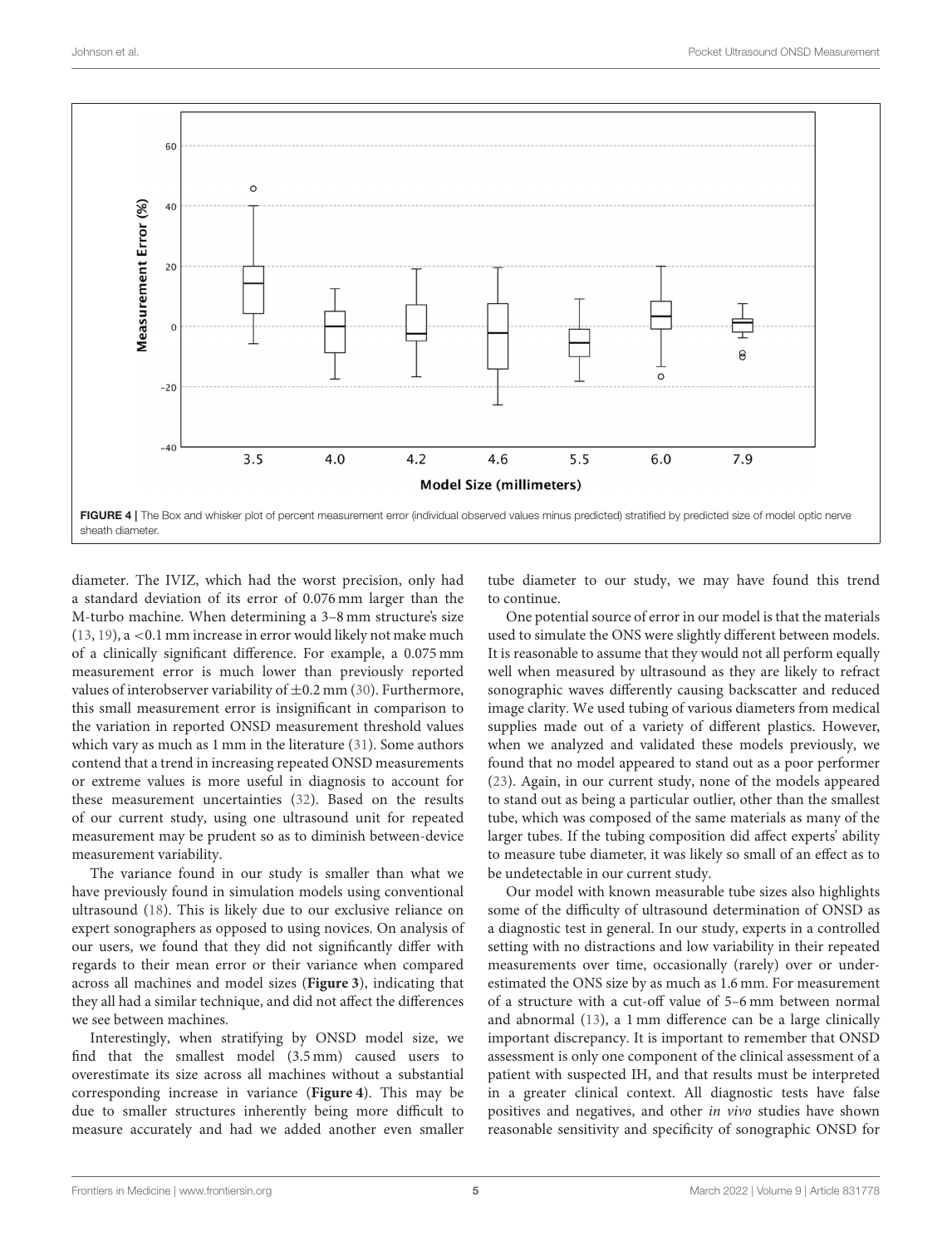IH as compared to other diagnostic modalities [\(13,](#page-6-15) [24,](#page-7-4) [33–](#page-7-12)[35\)](#page-7-13), indicating that in practice, measurement error this large is likely rare enough to not preclude ocular ultrasound for this purpose.

Comparison of three ultrasound devices produced some results that we were not expecting to measure. The Sonosite IVIZ overheated and crashed multiple times throughout the 3 h session, so its protective case was removed, and a portable fan was directed at it in order for it to function. This was not an issue for the Lumify or the M-turbo. The IVIZ battery life was also much shorter than that of the Lumify and could not be charged and used simultaneously, so two separate battery packs were used to complete the 3-h session. Most ultrasound machines would not be expected to function for such long continuous use in normal clinical applications, so this is likely not significant for in vivo applications.

Despite the importance of our findings, there are limitations to our study. Data comparing the ultrasound devices were measured on a simulation model in a controlled experimental setting. This was chosen by design to focus on the ultrasound devices themselves rather than external factors such as stressors in a clinical environment, patient variability, and time constraints. It also allows for a "gold standard" comparison against the measurable tube diameters used to simulate the ONS. However, it may be difficult to extrapolate the findings in vivo. We found low variance and measurement error, which may differ once clinical and patient factors are introduced. Our model itself may have also presented some errors of its own. The tubes may be more easily measured than the ONS of a real patient due to the lack of necessary concern for patient comfort, perpendicular tube position, and lack of artifact from ocular structures. Our model can only simulate the B-scan method of sonographic ONSD assessment, which is the most common method described in the literature, but is potentially inferior to a more recent method described [\(13,](#page-6-15) [36\)](#page-7-14). Benefits of this method include ease of application, as the newer method requires careful image acquisition accounting for multiple structures in the orbit. Alternate methods such as trends in measurement over time [\(32\)](#page-7-11), as well as automated measurement techniques have also been investigated with promising results [\(37](#page-7-15)[–39\)](#page-7-16).

Another limitation to our study is inherent to the popular B-scan ultrasound technique used to acquire images. Due to nonstandardized gain settings used to acquire images, a "blooming effect" occurs, where larger gains cause the ONS to appear larger, and smaller gains cause it to appear smaller [\(40\)](#page-7-17). This effect leads to artifacts [\(41\)](#page-7-18) and decreased repeatability of measurements between ONSD studies [\(42\)](#page-7-19). As in real life, gain was not standardized across devices during the present study, which may account for some of the variation observed. An alternate measurement technique, called the A-scan technique, uses a non-focused probe, applied to the open, anesthetized eye, and is recommended as a superior alternative to the B-scan technique, as it is free from this blooming effect [\(43\)](#page-7-20). Whether the present simulation model and the pocket ultrasound devices can accurately apply this A-scan technique requires further research.

Images obtained using the Lumify attached to the Samsung smart tablet also subjectively had more clarity than the other two devices. This is partially explained by the tablet's high resolution, which has an 8-inch screen with  $1,536 \times 2,048$  pixels [\(44\)](#page-7-21). The iViz has a 7-inch screen with  $1,920 \times 1,200$  pixels [\(45\)](#page-7-22), and the M-Turbo has a 10.4-inch screen with 800  $\times$  600 pixels [\(46\)](#page-7-23). It is no surprise that the image was sharper on the Samsung tablet using the Lumify device compared to the M-turbo, however, the iViz screen resolution is similar to the tablet, so the increased image clarity of the Lumify may be related to other factors such as software interface, probe performance, and other hardware. These all may have been contributing factors that affected the variance in measurements observed between the ultrasound devices and lead to some of the improved performance of the Lumify over the others. It is unclear if these results would change if using the Lumify device on another smart tablet, however, it has been previously suggested that screen resolution and pixelization have minimal effects on measurement accuracy for sonographic measurements [\(47\)](#page-7-24). Finally, we used a relatively small group of experts. As ONSD measurement is still considered to be experimental due to debate around appropriate cutoff values between normal and abnormal [\(48\)](#page-7-25), only a limited number of practitioners in our center have sufficient experience with this technique.

Most pocket ultrasounds are not currently approved in the United States or Canada for ONSD measurement in humans. The existing devices generally do not have the required manufacturer presets to make these measurements safely. The recommended settings for ONSD ultrasound in human subjects require a TI  $\leq$ 1 and MI  $\leq$  0.23 [\(49\)](#page-7-26). The MI and TI are based upon the frequency output of the device, the depth of exam, and the tissue properties being examined. Manufacturer presets use software to limit the ultrasound focal length and energy output so that they do not exceed these safety thresholds [\(41\)](#page-7-18). During our data collection, the Lumify and IVIZ did not have ocular ultrasound manufacturer presets, so we did not maintain their MI below the safety threshold during our study, which was part of the rationale to use a simulation model rather than human subjects for our measurements. These devices do however have the capability to display the MI and TI which could potentially be adjusted to maintain their levels below the recommended safety thresholds, so they could potentially be used in the future for this purpose. In fact, subsequent to our data collection, Sonosite IVIZ's newest firmware does provide for an ophthalmic preset using certain probes. The Philips device does not yet have ophthalmic presets [\(45,](#page-7-22) [50\)](#page-7-27). We caution users that ophthalmic presets must be developed before pocket ultrasound units can be safely used in human subjects for ocular ultrasound.

### **CONCLUSION**

In summary, we found that the ultrasound devices differ in their bias and variance with the Lumify device performing the best and the IVIZ performing the worst, however not differing enough to be clinically relevant. We conclude that these pocket ultrasounds do appear to have the resolution to make an accurate determination of ONSD as well as the full-sized portable unit. However, each device is different and new models must be tested prior to use for this purpose. While it is unclear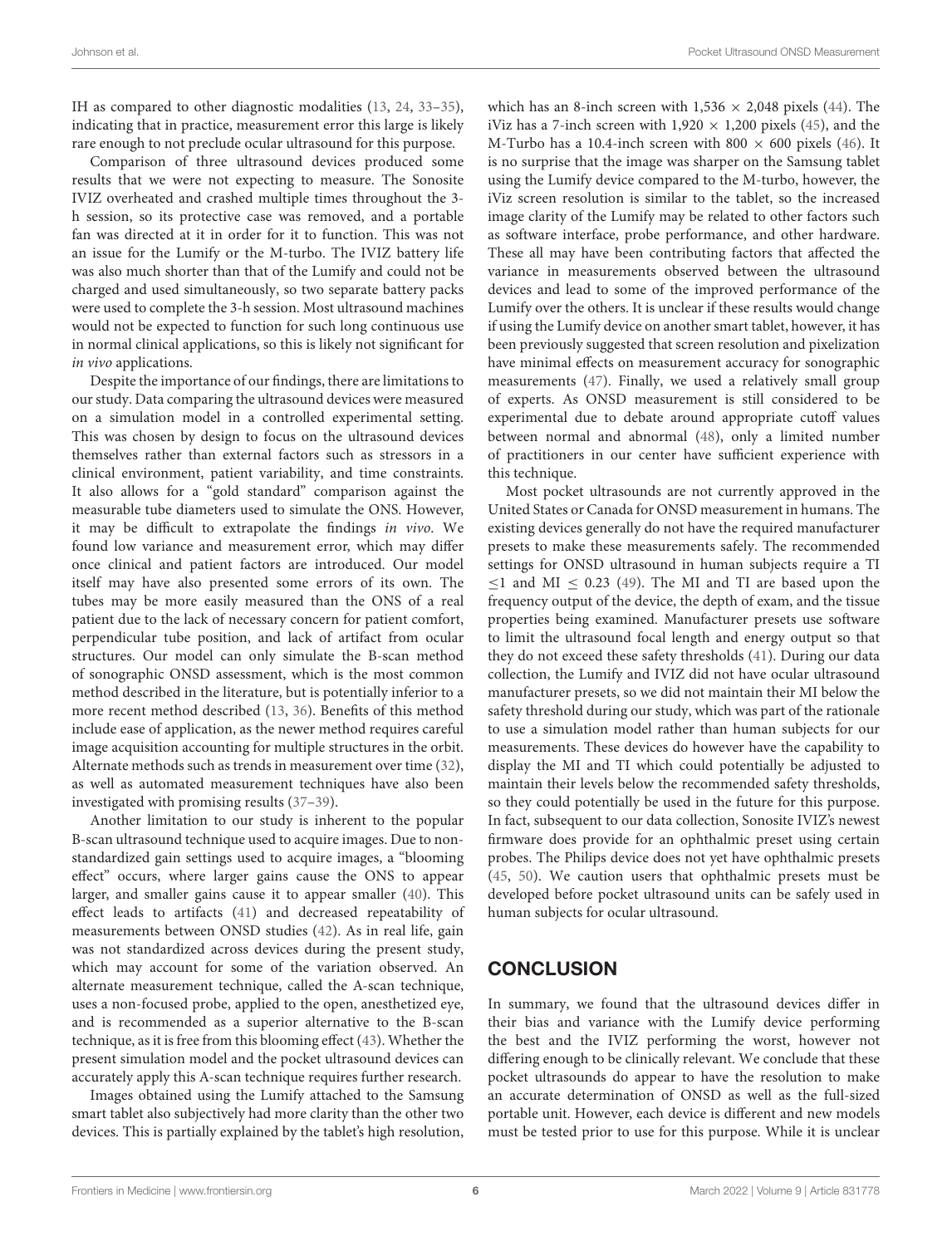whether ultrasound will ever replace intracranial monitors in the diagnosis and management of IH, pocket ultrasound devices are a promising tool for the assessment of neurocritically ill patients, especially when access to the gold standard is limited, such as in rural or remote settings. As pocket ultrasound continues to expand beyond the tertiary care centers and enters the nonuniversity hospital world, this has the potential to become a real triage tool like FAST, eFAST, and other POCUS applications. Adequate safety settings and regulatory approval are however necessary first before these devices can be used in this matter for ONSD measurement.

### MEETINGS

This work was presented as a poster at the American College of Surgeons Clinical Congress in October 2020.

#### DATA AVAILABILITY STATEMENT

The raw data supporting the conclusions of this article will be made available by the authors, without undue reservation.

# ETHICS STATEMENT

Ethical review and approval was not required for the study on human participants in accordance with the local legislation

### **REFERENCES**

- <span id="page-6-0"></span>1. Pickard JD, Czosnyka M. Management of raised intracranial pressure. J Neurol Neurosurg Psychiatry. (1993) 56:845–58. doi: [10.1136/jnnp.56.8.845](https://doi.org/10.1136/jnnp.56.8.845)
- 2. Schreiber MA. Determinants of mortality in patients with severe blunt head injury. Arch Surg. (2002) 137:285. doi: [10.1001/archsurg.137.3.285](https://doi.org/10.1001/archsurg.137.3.285)
- <span id="page-6-1"></span>3. Badri S, Chen J, Barber J, Temkin NR, Dikmen SS, Chesnut RM, et al. Mortality and long-term functional outcome associated with intracranial pressure after traumatic brain injury. Intensive Care Med. (2012) 38:1800– 9. doi: [10.1007/s00134-012-2655-4](https://doi.org/10.1007/s00134-012-2655-4)
- <span id="page-6-2"></span>4. Carney N, Totten AM, O'Reilly C, Ullman JS, Hawryluk GWJ, Bell MJ, et al. Guidelines for the Management of severe traumatic brain injury. Neurosurgery. (2016) 80:6–15. doi: [10.1227/NEU.0000000000001432](https://doi.org/10.1227/NEU.0000000000001432)
- <span id="page-6-3"></span>5. Geeraerts T, Newcombe VFJ, Coles JP, Abate MG, Perkes IE, Hutchinson PJA, et al. Use of T2-weighted magnetic resonance imaging of the optic nerve sheath to detect raised intracranial pressure. Critical Care. (2008) 12:R114. doi: [10.1186/cc7006](https://doi.org/10.1186/cc7006)
- <span id="page-6-4"></span>6. Hylkema C. Optic Nerve Sheath Diameter Ultrasound and the Diagnosis of Increased Intracranial Pressure. Crit Care Nurs Clin North Am. (2016) 28:95–9. doi: [10.1016/j.cnc.2015.10.005](https://doi.org/10.1016/j.cnc.2015.10.005)
- <span id="page-6-5"></span>7. Fernando SM, Tran A, Cheng W, Rochwerg B, Taljaard M, Kyeremanteng K, et al. Diagnosis of elevated intracranial pressure in critically ill adults: systematic review and meta-analysis. BMJ. (2019) 366:l4225. doi: [10.1136/bmj.l4225](https://doi.org/10.1136/bmj.l4225)
- <span id="page-6-6"></span>8. Avest ET, Taylor S, Wilson M, Lyon RL. Prehospital clinical signs are a poor predictor of raised intracranial pressure following traumatic brain injury. Emerg Med J. (2021) 38:21–6. doi: [10.1136/emermed-2020-209635](https://doi.org/10.1136/emermed-2020-209635)
- <span id="page-6-7"></span>9. Ragland J, Lee K. Critical care management and monitoring of intracranial pressure. J' Neurocrit Care. (2016) 9:105–12. doi: [10.18700/jnc.160101](https://doi.org/10.18700/jnc.160101)
- <span id="page-6-8"></span>10. Robba C, Santori G, Czosnyka M, Corradi F, Bragazzi N, Padayachy L, et al. Optic nerve sheath diameter measured sonographically as non-invasive estimator of intracranial pressure: a systematic review and meta-analysis. Intensive Care Med. (2018) 44:1284–94. doi: [10.1007/s00134-018-5305-7](https://doi.org/10.1007/s00134-018-5305-7)

and institutional requirements. The participants provided their written informed consent to participate in this study.

## AUTHOR CONTRIBUTIONS

LG, GJ, TJ, and AD were involved in data collection. All authors were involved in study design, data analysis, manuscript composition, read, and approved the final manuscript. All authors contributed to the article and approved the submitted version.

### FUNDING

FAZ receives research support from the Manitoba Public Insurance (MPI) Neuroscience Research Endowment/Operating Fund, the United States National Institutes of Health (NIH) through the National Institute of Neurological Disorders and Stroke (NINDS), the Canadian Institutes of Health Research (CIHR), the Canada Foundation for Innovation (CFI), the University of Manitoba VPRI Research Investment Fund (RIF), the University of Manitoba Rudy Falk Clinician-Scientist Professorship, the University of Manitoba Center on Aging Fellowship, the Winnipeg Rh Institute/University of Manitoba - Falconer Emerging Research Rh Award, and the Health Sciences Centre Foundation Winnipeg.

- <span id="page-6-12"></span>11. Geeraerts T, Merceron S, Benhamou D, Vigué B, Duranteau J. Noninvasive assessment of intracranial pressure using ocular sonography in neurocritical care patients. Intensive Care Med. (2008) 34:2062– 7. doi: [10.1007/s00134-008-1149-x](https://doi.org/10.1007/s00134-008-1149-x)
- <span id="page-6-13"></span>12. Kimberly HH, Shah S, Marill K, Noble V. Correlation of optic nerve sheath diameter with direct measurement of intracranial pressure. Acad Emerg Med. (2008) 15:201–4. doi: [10.1111/j.1553-2712.2007.00031.x](https://doi.org/10.1111/j.1553-2712.2007.00031.x)
- <span id="page-6-15"></span>13. Soliman I, Johnson GGRJ, Gillman LM, Zeiler FA, Faqihi F, Aletreby WT, et al. New optic nerve sonography quality criteria in the diagnostic evaluation of traumatic brain injury. Crit Care Res Pract. (2018) 2018:1– 7. doi: [10.1155/2018/3589762](https://doi.org/10.1155/2018/3589762)
- <span id="page-6-9"></span>14. Chen L, Wang L, Hu Y, Jiang X, Wang Y, Xing Y. Ultrasonic measurement of optic nerve sheath diameter: a non-invasive surrogate approach for dynamic, real-time evaluation of intracranial pressure. Br J Ophthalmol. (2019) 103:437– 41. doi: [10.1136/bjophthalmol-2018-312934](https://doi.org/10.1136/bjophthalmol-2018-312934)
- <span id="page-6-10"></span>15. Johnson GGRJ, Zeiler FA, Unger B, Hansen G, Karakitsos D, Gillman LM. Estimating the accuracy of optic nerve sheath diameter measurement using a pocket-sized, handheld ultrasound on a simulation model. Crit Ultrasound J. (2016) 8:1–5. doi: [10.1186/s13089-016-0053-9](https://doi.org/10.1186/s13089-016-0053-9)
- 16. Zeiler FA, Ziesmann M, Goeres P, Unger B, Park J, Karakitsos D, et al. unique method for estimating the reliability learning curve of optic nerve sheath diameter ultrasound measurement. Crit Ultrasound J. (2016) 8:4. doi: [10.1186/s13089-016-0044-x](https://doi.org/10.1186/s13089-016-0044-x)
- 17. Zeiler FA, Unger B, Kramer AH, Kirkpatrick AW, Gillman LM, A. Unique Model for Ultrasound Assessment of Optic Nerve Sheath Diameter. Can J Neurol Sci. [\(2014\) 40:225–9. doi: 10.1017/S031716710](https://doi.org/10.1017/S0317167100013779) 0013779
- <span id="page-6-14"></span>18. Zeiler FA, Unger B, Zhu Q, Xiao J, Kirkpatrick AW, Kramer AH, et al. Unique Model for ONSD Part II: Inter/Intra-operator Variability. Can J Neurolo Sci. (2014) 41:430–5. doi: [10.1017/S0317167100018448](https://doi.org/10.1017/S0317167100018448)
- <span id="page-6-11"></span>19. Goeres P, Zeiler FA, Unger B, Karakitsos D, Gillman LM. Ultrasound assessment of optic nerve sheath diameter in healthy volunteers. J Crit Care. (2016) 31:168–71. doi: [10.1016/j.jcrc.2015.10.009](https://doi.org/10.1016/j.jcrc.2015.10.009)